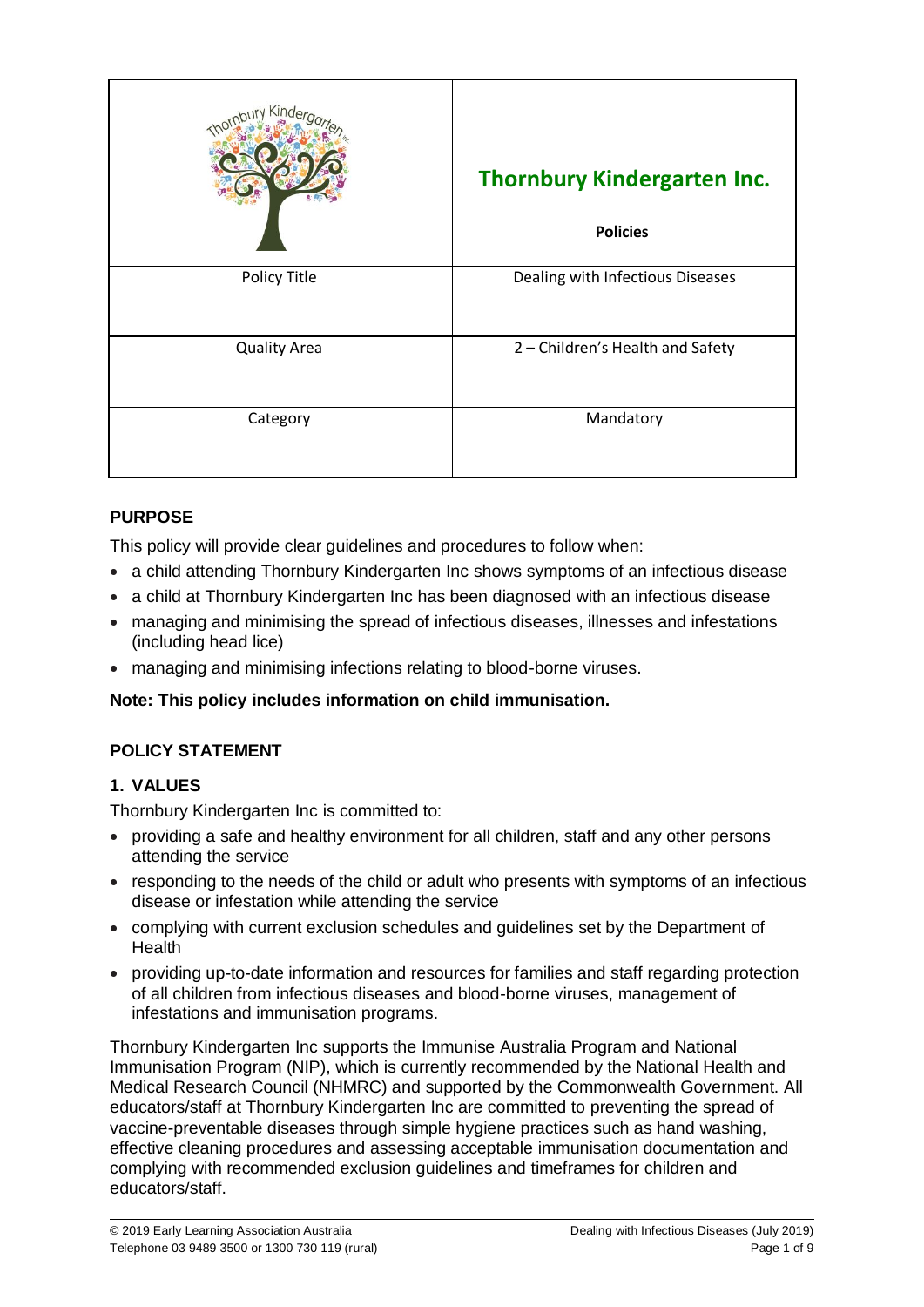## **2. SCOPE**

This policy applies to the Approved Provider, Persons with Management or Control, Nominated Supervisor, Persons in day-to-day Charge staff, students on placement, volunteers, parents/guardians, children and others attending the programs and activities of Thornbury Kindergarten Inc, including during offsite excursions and activities.

## **3. BACKGROUND AND LEGISLATION**

### **Background**

Infectious diseases are common in children. Children are at a greater risk of exposure to infections in a children's service than at home due to the amount of time spent with a large number of other children. Infectious diseases are divided into four categories (A, B, C, D) on the basis of the method of notification and the information required. The Department of Health publishes the *Minimum Period of Exclusion from Primary Schools and Children's Services Centres for Infectious Diseases Cases and Contacts*, to assist in protecting the public by preventing, or containing, outbreaks of infectious conditions common in schools and other children's services and is regulated by the *Public Health and Wellbeing Regulations 2009*.

An approved service must take reasonable steps to prevent the spread of infectious diseases at the service, and ensure that the parent/guardian, authorised nominee or emergency contact of each child enrolled at the service is notified of the occurrence of an infectious disease as soon as possible. The service must have policies and procedures in place for dealing with infectious diseases (Regulation 88). The service has a duty of care to ensure that everyone attending the service is provided with a high level of protection during all hours that the service is in operation. Protection can include:

- notifying children, families and educators/staff when an excludable illness/disease is detected at the service
- complying with relevant health department exclusion guidelines
- increasing educator/staff awareness of cross-infection through physical contact with others.

The Victorian Government offers an immunisation program for children to assist in preventing the spread of infectious diseases.

Early childhood education and care services that are regulated under the *Education and Care Services National Law Act* 2010 have legislative responsibilities under the *Public Health and Wellbeing Act 2008* to only offer a confirmed place in their programs to children with acceptable immunisation documentation (refer to *Definitions)*.

#### **Legislation and standards**

Relevant legislation and standards include but are not limited to:

- *Education and Care Services National Law Act 2010*
- *Education and Care Services National Regulations 2011*: Regulation 88
- *Family Assistance Legislation Amendment (Child Care Rebate) Act 2011*
- *Health Records Act 2001*
- *Information Privacy Act 2000* (Vic)
- *National Quality Standard*, Quality Area 2: Children's Health and Safety
- *National Quality Standard*, Quality Area 6: Collaborative Partnerships with Families and **Communities**
- *Occupational Health and Safety Act 2004*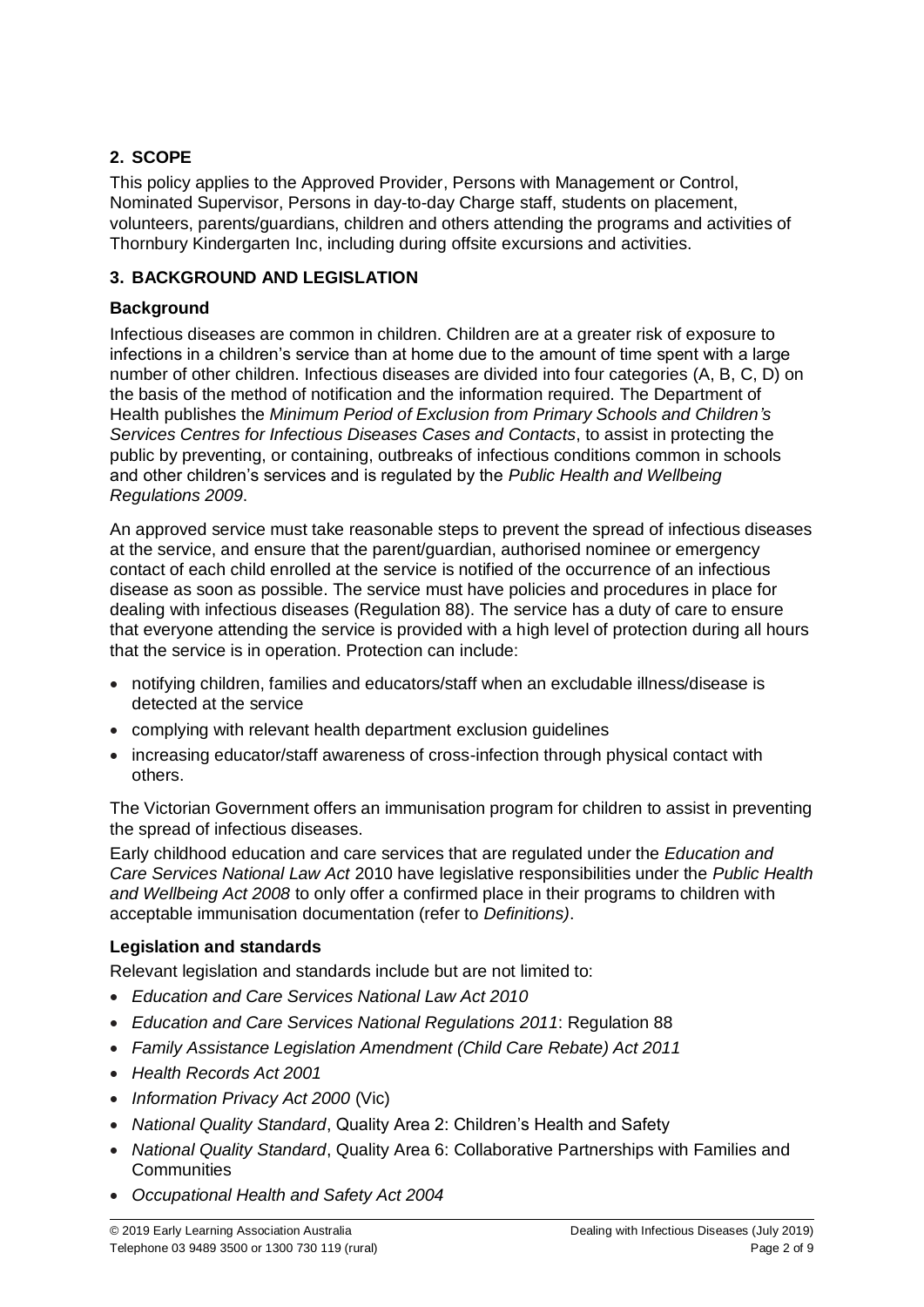- *Privacy Act 1988* (Cth)
- *Public Health and Wellbeing Act 2008*
- *Public Health and Wellbeing Amendment (No Jab, No Play) Regulations 2015 (Vic)*
- *Public Health and Wellbeing Regulations 2009*

## **4. DEFINITIONS**

For commonly used terms e.g. Approved Provider, Nominated Supervisor, Regulatory Authority etc. refer to the General Definitions section of this PolicyWorks manual provided in each foyer.

**Acceptable immunisation documentation:** documentation as defined by the *Immunisation Enrolment Toolkit for early childhood education and care services* as acceptable evidence that a child is fully vaccinated for their age, or is on a recognised catch-up schedule if their child has fallen behind their vaccinations; or has a medical reason not to be vaccinated; or has been assessed as being eligible for a 16 week grace period.

**Blood-borne virus (BBV):** A virus that is spread when blood from an infected person enters another person's bloodstream. Examples of blood-borne viruses include human immunodeficiency virus (HIV), hepatitis B, hepatitis C and viral haemorrhagic fevers. Where basic hygiene, safety, infection control and first aid procedures are followed, the risks of contracting a blood-borne virus are negligible.

**Communicable Disease and Prevention Control Unit:** Responsibility for communication and advice in relation to infectious diseases on behalf of the Secretary of the Victorian Department of Health and Human Services. The unit must be contacted by telephone on 1300 651 160.

**Exclusion:** Inability to attend or participate in the program at the service.

**Illness:** Any sickness and/or associated symptoms that affect the child's normal participation in the program at the service.

**Infection:** The invasion and multiplication of micro-organisms in bodily tissue.

**Infestation:** The lodgement, development and reproduction of arthropods (such as head lice), either on the surface of the body of humans or animals, or in clothing.

**Infectious disease:** An infectious disease designated by the Communicable Disease and Prevention Control Unit (refer to *Definitions)*, Victorian Department of Health and Human Services in Schedule 7 of the *Public Health and Wellbeing Regulations 2009,* the Minimum Period of Exclusion from Primary Schools and Children's Services Centres for Infectious Diseases Cases and Contacts.

**Medication:** Any substance, as defined in the *Therapeutic Goods Act 1989* (Cth), that is administered for the treatment of an illness or medical condition.

**Minimum exclusion period:** The period recommended by the Communicable Disease and Prevention Control Unit (see *Definitions*) Victorian Department of Health and Human Services for excluding any person from attending a children's service to prevent the spread of infectious diseases as specified in Schedule 7 of the *Public Health and Wellbeing Regulations 2009,* the Minimum Period of Exclusion from Primary Schools and Children's Services Centres for Infectious Diseases Cases and Contacts. The exclusion period table, published by the Department of Health and Human Services, can be accessed at https://www2.health.vic.gov.au/public-health/infectious-diseases/school-exclusion/schoolexclusion-table.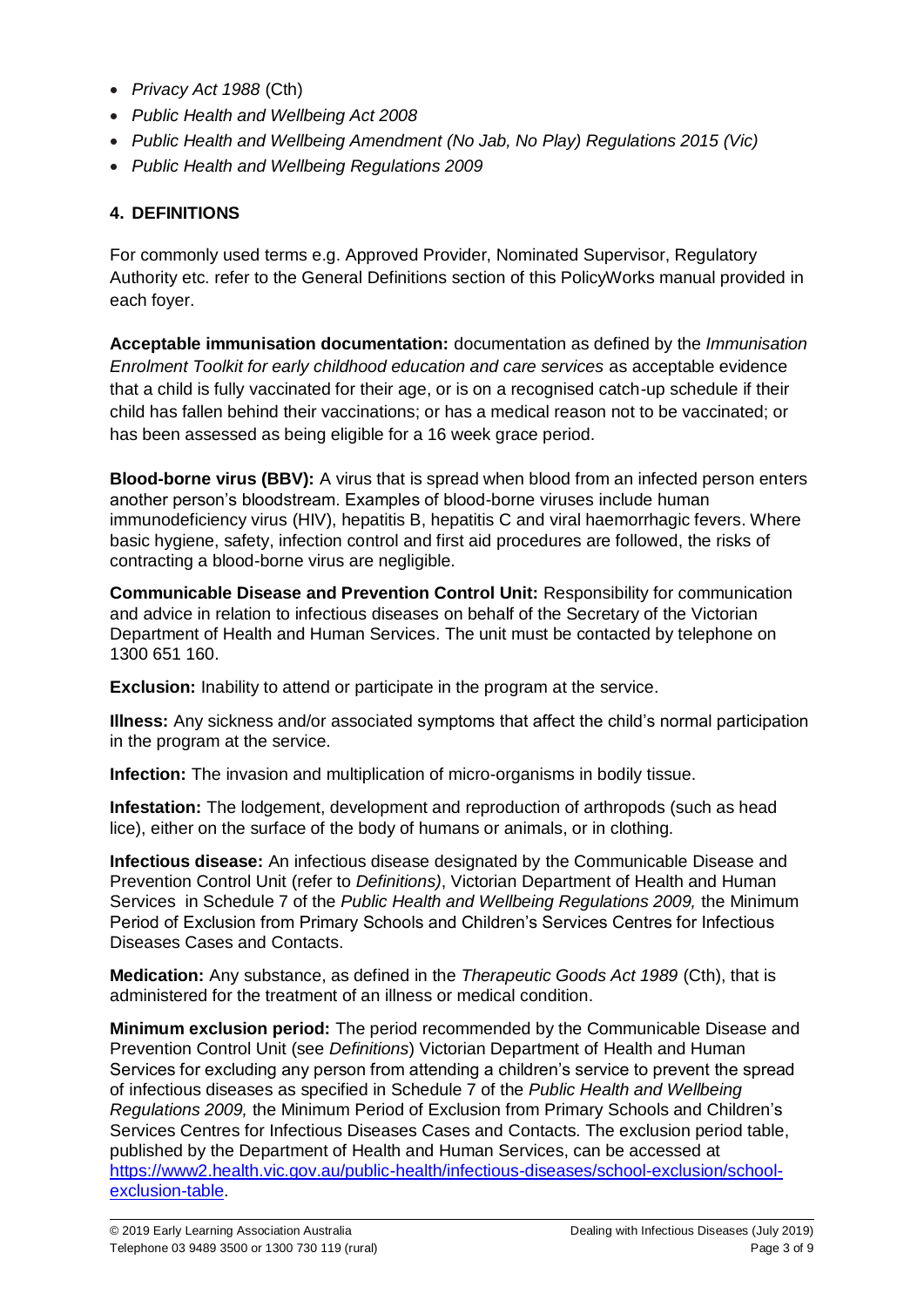**Pediculosis:** Infestation of head lice that is transmitted by having head-to-head contact with another person who has head lice. Pediculosis does not contribute to the spread of any infectious diseases, and outbreaks of this condition are common in schools and childcare facilities.

**Serious incident:** A serious incident (regulation 12) is defined as any of the following:

- the death of a child while being educated and cared for at the service or following an incident at the service
- any incident involving serious injury or trauma while the child is being educated and cared for, which
	- a reasonable person would consider required urgent medical attention from a registered medical practitioner; or

– the child attended or ought reasonably to have attended a hospital e.g. a broken limb\*

- any incident involving serious illness of a child while that child is being educated and cared for by a service for which the child attended, or ought reasonably to have attended, a hospital e.g. severe asthma attack, seizure or anaphylaxis\*.
	- \*NOTE: In some cases (for example rural and remote locations) a General Practitioner conducts consultation from the hospital site. Only treatment related to serious injury or illness or trauma are required to be notified, not other health matters.
- any emergency for which emergency services attended. NOTE: This means an incident, situation or event where there is an imminent or severe risk to the health, safety or wellbeing of a person/s at an education and care service. It does not mean an incident where emergency services attended as a precaution.
- a child appears to be missing or cannot be accounted for at the service
- a child appears to have been taken or removed from the service in a manner that contravenes the National Regulations
- a child was mistakenly locked in or out of the service premises or any part of the premises.

Examples of serious incidents include amputation (e.g. removal of fingers), anaphylactic reaction requiring hospitalisation, asthma requiring hospitalisation, broken bone/fractures, bronchiolitis, burns, diarrhoea requiring hospitalisation, epileptic seizures, head injuries, measles, meningococcal infection, sexual assault, witnessing violence or a frightening event. If the approved provider is not aware that the incident was serious until sometime after the incident, they must notify the regulatory authority within 24 hours of becoming aware that the

incident was serious.

Notifications of serious incidents should be made through the NQA IT System portal (http://www.acecqa.gov.au). If this is not practicable, the notification can be made initially in whatever way is best in the circumstances.

# **5. SOURCES AND RELATED POLICIES**

## **Sources**

- Communicable Diseases Section, Public Health Group, Victorian Department of Human Services (2011), *The Blue Book: Guidelines for the control of infectious diseases.* Available at: https://www2.health.vic.gov.au/about/publications/researchandreports/Theblue-book
- Communicable Disease Prevention and Control Unit, Victorian Department of Health & Human Services (2019), *A guide to the management and control of gastroenteritis outbreaks in children's centres*. Victorian Government, Melbourne: https://www2.health.vic.gov.au/about/publications/researchandreports/A-guide-to-themanagement-and-control-of-gastroenteritis-outbreaks-in-childrens-centres
- Immunise Australia Program, Department of Health, Australian Government: www.immunise.health.gov.au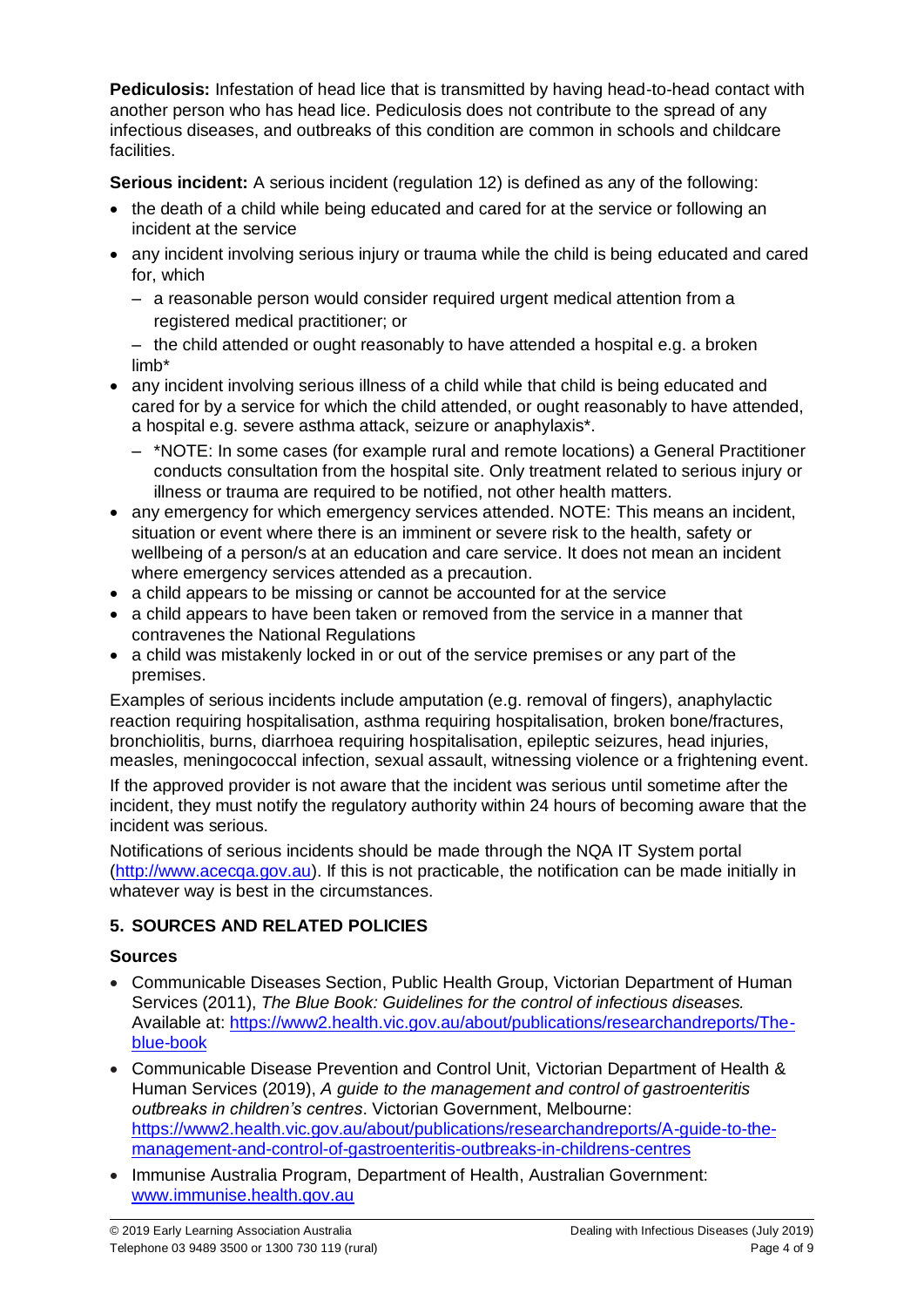- Department of Health & Human Services, Victoria (2012) *Head lice management guidelines*: https://www2.health.vic.gov.au/about/publications/policiesandguidelines/Headlice-management-guidelines
- *Immunisation Enrolment Toolkit for early childhood services:*  https://www2.health.vic.gov.au/public-health/immunisation/vaccination-children/no-jab-noplay/immunisation-enrolment-toolkit
- *Guide to the Education and Care Services National Law and the Education and Care Services National Regulations 2011* (2017), ACECQA: http://files.acecqa.gov.au/files/National-Quality-Framework-Resources-Kit/NQF-Resource-02-Guide-to-ECS-Law-Regs.pdf
- *Guide to the National Quality Standard* (2017), ACECQA: http://files.acecqa.gov.au/files/National-Quality-Framework-Resources-Kit/NQF-Resource-03-Guide-to-NQS.pdf
- National Health and Medical Research Council (2013) *Staying Healthy: Preventing infectious diseases in early childhood education and care services* (5<sup>th</sup> edition): https://www.nhmrc.gov.au/about-us/publications/staying-healthy-preventing-infectiousdiseases-early-childhood-education-and-care-services
- Information about immunisations, including immunisation schedule, Victorian Department of Health: www.health.vic.gov.au/immunisation
- WorkSafe, Victoria (2008) *Compliance code: First aid in the workplace:*  https://www.worksafe.vic.gov.au/resources/compliance-code-first-aid-workplace

## **Service policies**

- *Administration of First Aid Policy*
- *Administration of Medication Policy*
- *Dealing with Medical Conditions Policy*
- *Enrolment and Orientation Policy*
- *Hygiene Policy*
- *Incident, Injury, Trauma and Illness Policy*
- *Inclusion and Equity Policy*
- *Occupational Health and Safety Policy*
- *Privacy and Confidentiality Policy*

# **PROCEDURES**

# **The Approved Provider and Persons with Management or Control are responsible for:**

- ensuring that where there is an occurrence of an infectious disease at the service, reasonable steps are taken to prevent the spread of that infectious disease (Regulation 88(1))
- ensuring that where there is an occurrence of an infectious disease at the service, a parent/guardian or authorised emergency contact of each child at the service is notified of the occurrence as soon as is practicable (Regulation 88(2))
- ensuring that information from the Department of Health about the recommended minimum exclusion periods (refer to *Definitions*) is displayed at the service and is available to all stakeholders including staff, parents/guardians, students and volunteers
- contacting the parent/guardian and Communicable Disease Prevention and Control Unit (refer to *Definitions*) within 24 hours if on reasonable grounds, the Approved Provider believes that a child enrolled at the service is suffering from a vaccine-preventable disease being:
	- a) Pertussis, or
	- b) Poliomyelitis, or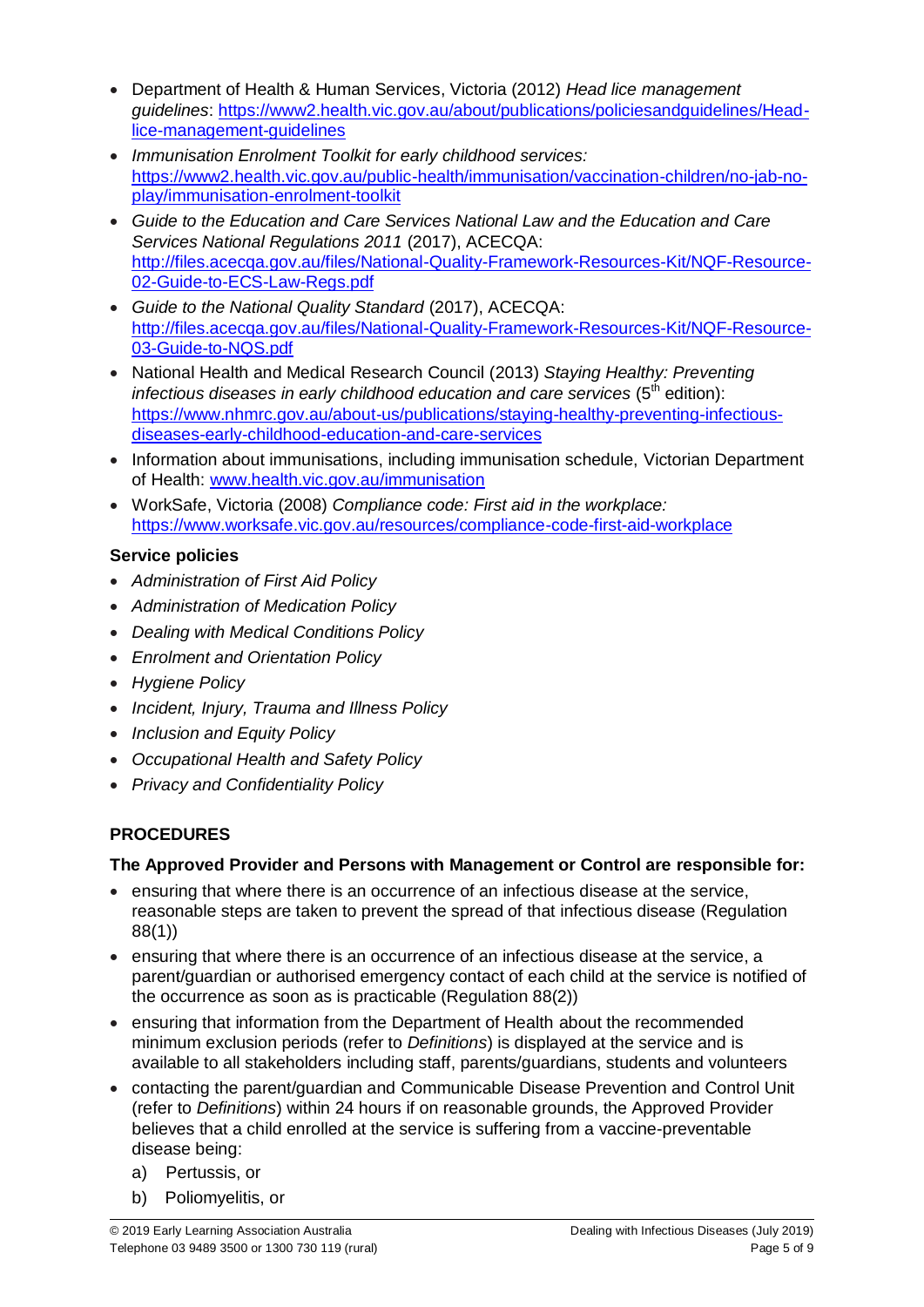- c) Measles, or
- d) Mumps, or
- e) Rubella, or
- f) Meningococcal C,

as required under Regulation 84(2) of the *Public Health and Wellbeing Regulations 2009*

- ensuring that a child is excluded from the service in accordance with the recommended minimum exclusion periods (refer to *Definitions*) when informed that the child is infected with an infectious disease (refer to *Definitions*) or has been in contact with a person who is infected with an infectious disease (refer to *Definitions*) as required under Regulation 85(1) of the *Public Health and Wellbeing Regulations 2009*
- contacting the Communicable Disease Prevention and Control Unit (refer to Definitions) if there is an outbreak of two or more cases of gastrointestinal illness in a 48 hour period
- ensuring children who are offered a confirmed place have acceptable immunisation documentation (refer to *Definitions*)
- ensuring when directed by the Secretary, that a child who is not immunised against a vaccine-preventable disease does not attend the service until the Communicable Disease Prevention and Control Unit (refer to *Definitions*) directs that such attendance can be resumed (Regulation 85(2) of the *Public Health and Wellbeing Regulations 2009*)
- notifying DET within 24 hours of a serious incident (refer to *Definitions*)
- supporting the Nominated Supervisor and the educators/staff at the service to implement the requirements of the recommended minimum exclusion periods
- ensuring information about immunisation legislation is displayed and is available to all stakeholders (refer to: www.health.vic.gov.au/immunisation/factsheets/schedulevictoria.htm)
- conducting a thorough inspection of the service on a regular basis, and consulting with educators/staff to assess any risks by identifying the hazards and potential sources of infection
- ensuring that the Nominated Supervisor, staff and everyone at the service adheres to the *Hygiene Policy* and the procedures for infection control relating to blood-borne viruses (refer to Attachment 4)
- ensuring that appropriate and current information and resources are provided to educators/staff and parents/guardians regarding the identification and management of infectious diseases, blood-borne viruses and infestations
- keeping informed about current legislation, information, research and best practice
- ensuring that any changes to the exclusion table or immunisation laws are communicated to educators/staff and parents/guardians in a timely manner.

#### **The Nominated Supervisor and Persons in Day-to-Day Charge are responsible for:**

- ensuring that where there is an occurrence of an infectious disease at the service, reasonable steps are taken to prevent the spread of that infectious disease (Regulation 88(1))
- ensuring that where there is an occurrence of an infectious disease at the service, a parent/guardian or authorised emergency contact of each child at the service is notified of the occurrence as soon as is practicable (Regulation 88(2))
- ensuring that information from the Department of Health Services about the recommended minimum exclusion periods (refer to *Definitions*) is displayed at the service and is available to all stakeholders including staff, parents/guardians, students and volunteers
- contacting the parent/guardian and Communicable Disease Prevention and Control Unit (refer to *Definitions*) within 24 hours if on reasonable grounds, the Approved Provider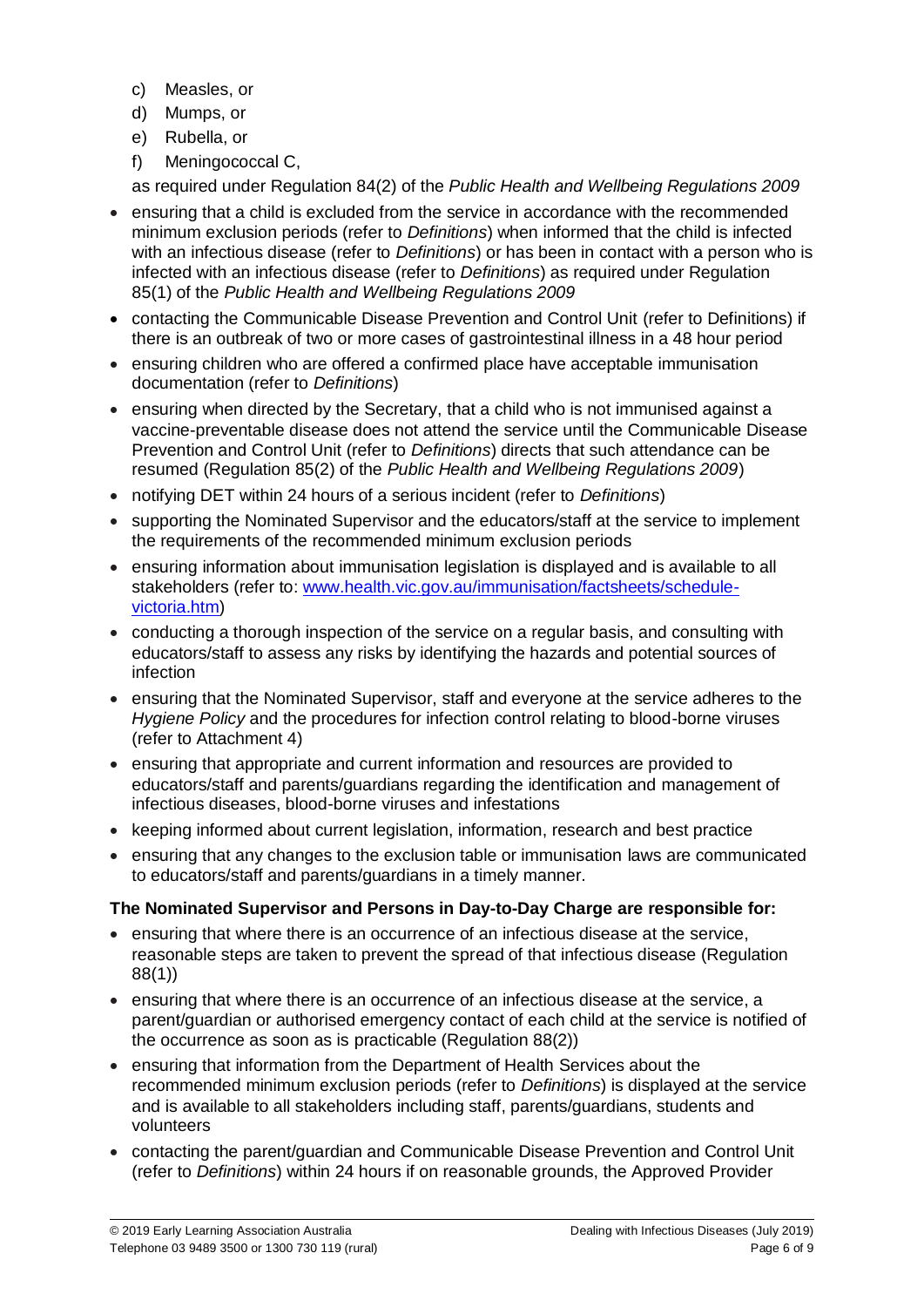believes that a child enrolled at the services is suffering from a vaccine-preventable disease being:

- g) Pertussis, or
- h) Poliomyelitis, or
- i) Measles, or
- j) Mumps, or
- k) Rubella, or
- l) Meningococcal C,

as required under Regulation 84(2) of the *Public Health and Wellbeing Regulations 2009* 

- ensuring that a child is excluded from the service in accordance with the recommended minimum exclusion periods (refer to *Definitions*) when informed that the child is infected with an infectious disease (refer to *Definitions*) or has been in contact with a person who is infected with an infectious disease (refer to *Definitions*) as required under Regulation 85(1) of the *Public Health and Wellbeing Regulations 2009*
- contacting the Communicable Disease Prevention and Control Unit (refer to Definitions) if there is an outbreak of two or more cases of gastrointestinal illness in a 48 hour period
- ensuring that a minimum of one educator with current approved first aid qualifications is in attendance and immediately available at all times the service is in operation (refer to *Administration of First Aid Policy*). (As a demonstration of duty of care and best practice, ELAA recommends that **all educators** have current approved first aid qualifications and anaphylaxis management training and asthma management training.)
- establishing good hygiene and infection control procedures, and ensuring that they are adhered to by everyone at the service (refer to *Hygiene Policy* and Attachment 4 – Procedures for infection control relating to blood-borne viruses)
- ensuring the exclusion requirements for infectious diseases are adhered to as per the recommended minimum exclusion periods (refer to *Definitions*), notifying the Approved Provider and parents/guardians of any outbreak of infectious disease at the service, and displaying this information in a prominent position
- contacting the advising parents/guardians on enrolment that the recommended minimum exclusion periods will be observed in regard to the outbreak of any infectious diseases or infestations (refer to: https://www2.health.vic.gov.au/public-health/infectiousdiseases/school-exclusion/school-exclusion-table).
- advising the parents/guardians of a child who is not fully immunised on enrolment that they will be required to keep their child at home when an infectious disease is diagnosed at the service, and until there are no more occurrences of that disease and the exclusion period has ceased
- requesting that parents/guardians notify the service if their child has, or is suspected of having, an infectious disease or infestation
- providing information and resources to parents/guardians to assist in the identification and management of infectious diseases and infestations
- ensuring all families have completed a *Consent form to conduct head lice inspections* (Attachment 1) on enrolment
- conducting regular head lice inspections, at least once per term and whenever an infestation is suspected, which involves visually checking children's hair and notifying the Approved Provider and parents/guardians of the child if an infestation of head lice is suspected
- providing a *Head lice action form* (Attachment 2) to the parents/guardians of a child suspected of having head lice
- providing a head lice notification letter (Attachment 3) to all parents/guardians when an infestation of head lice has been detected at the service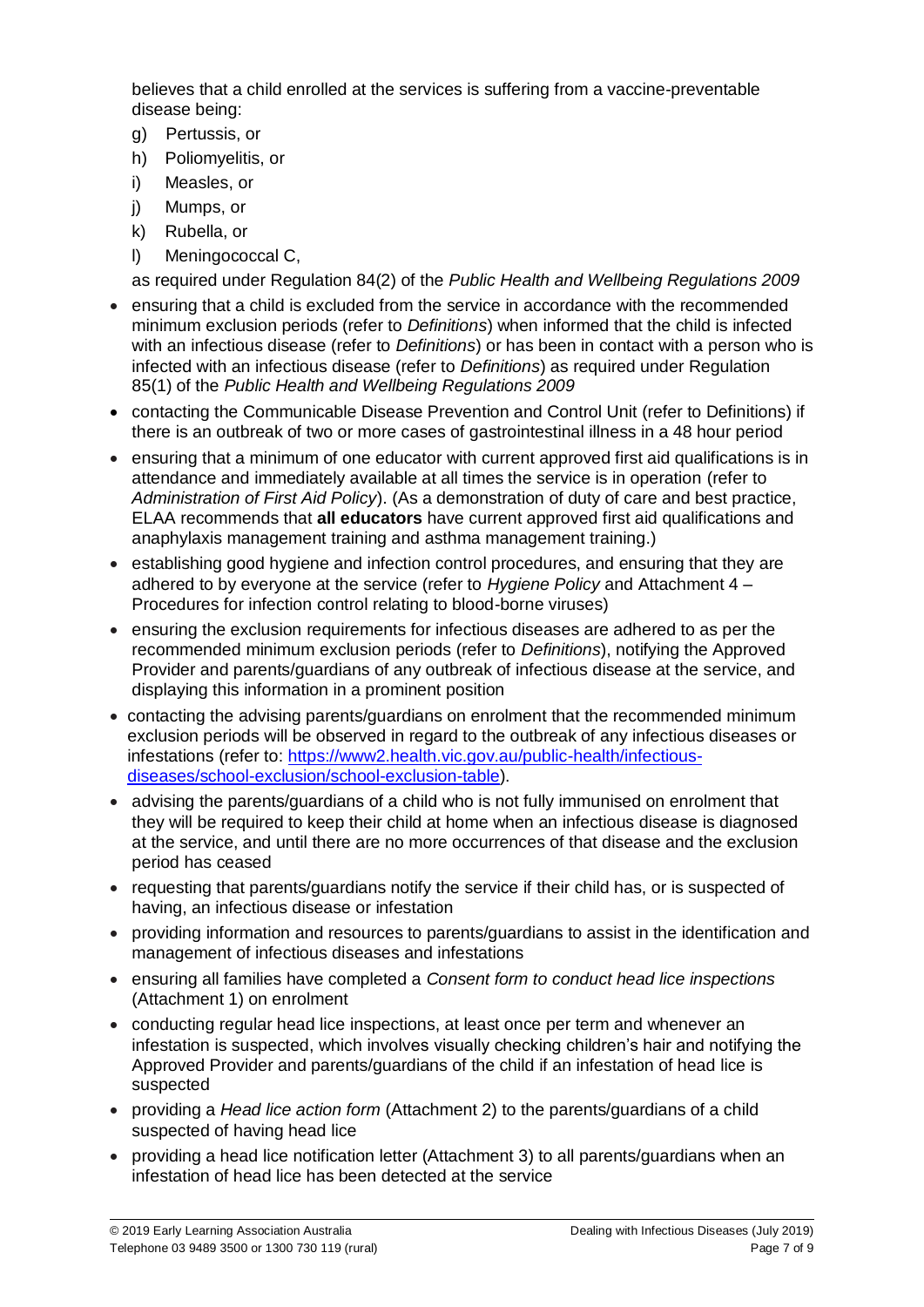maintaining confidentiality at all times (refer to *Privacy and Confidentiality Policy*).

### **All other educators are responsible for:**

- encouraging parents/guardians to notify the service if their child has an infectious disease or infestation
- observing signs and symptoms of children who may appear unwell, and informing the Nominated Supervisor
- providing access to information and resources for parents/guardians to assist in the identification and management of infectious diseases and infestations
- monitoring that all parents/guardians have completed a *Consent form to conduct head lice inspections* (Attachment 1) on enrolment
- monitoring any symptoms in children that may indicate the presence of an infectious disease and taking appropriate measures to minimise cross-infection
- complying with the *Hygiene Policy* of the service and the procedures for infection control relating to blood-borne viruses (refer to Attachment 4)
- maintaining confidentiality at all times (refer to *Privacy and Confidentiality Policy*).

## **Parents/guardians are responsible for:**

- keeping their child/ren at home if they are unwell or have an excludable infectious disease (refer to *Definitions*)
- informing the Approved Provider, Nominated Supervisor or Persons in Day-to-Day Charge as soon as practicable if their child has an infectious disease (refer to *Definitions)* or has been in contact with a person who has an infectious disease (Regulation 84(1) of the *Public Health and Wellbeing Regulations 2009*) and providing acceptable immunisation documentation for their child
- complying with the recommended minimum exclusion periods (refer to *Definitions*) or as directed by the Approved Provider or Nominated Supervisor in consultation with the Communicable Disease Prevention and Control Unit (refer to *Definitions*)
- where a child is on an immunisation catch-up schedule, ensuring that the child's immunisations are updated in line with the schedule and providing acceptable immunisation documentation to the service
- regularly checking their child's hair for head lice or lice eggs, regularly inspecting all household members, and treating any infestations as necessary
- notifying the service if head lice or lice eggs have been found in their child's hair and when treatment was commenced
- complying with the *Hygiene Policy* and the procedures for infection control relating to blood-borne viruses (refer to Attachment 4) when in attendance at the service.

#### **Volunteers and students, while at the service, are responsible for following this policy and its procedures.**

## **EVALUATION**

In order to assess whether the values and purposes of the policy have been achieved, the Approved Provider will:

- regularly seek feedback from educators, staff, parents/guardians, children, management and all affected by the policy regarding its effectiveness
- monitor the implementation, compliance, complaints and incidents in relation to this policy
- ensure that all information related to infectious diseases on display and supplied to parents/guardians is current
- keep the policy up to date with current legislation, research, policy and best practice